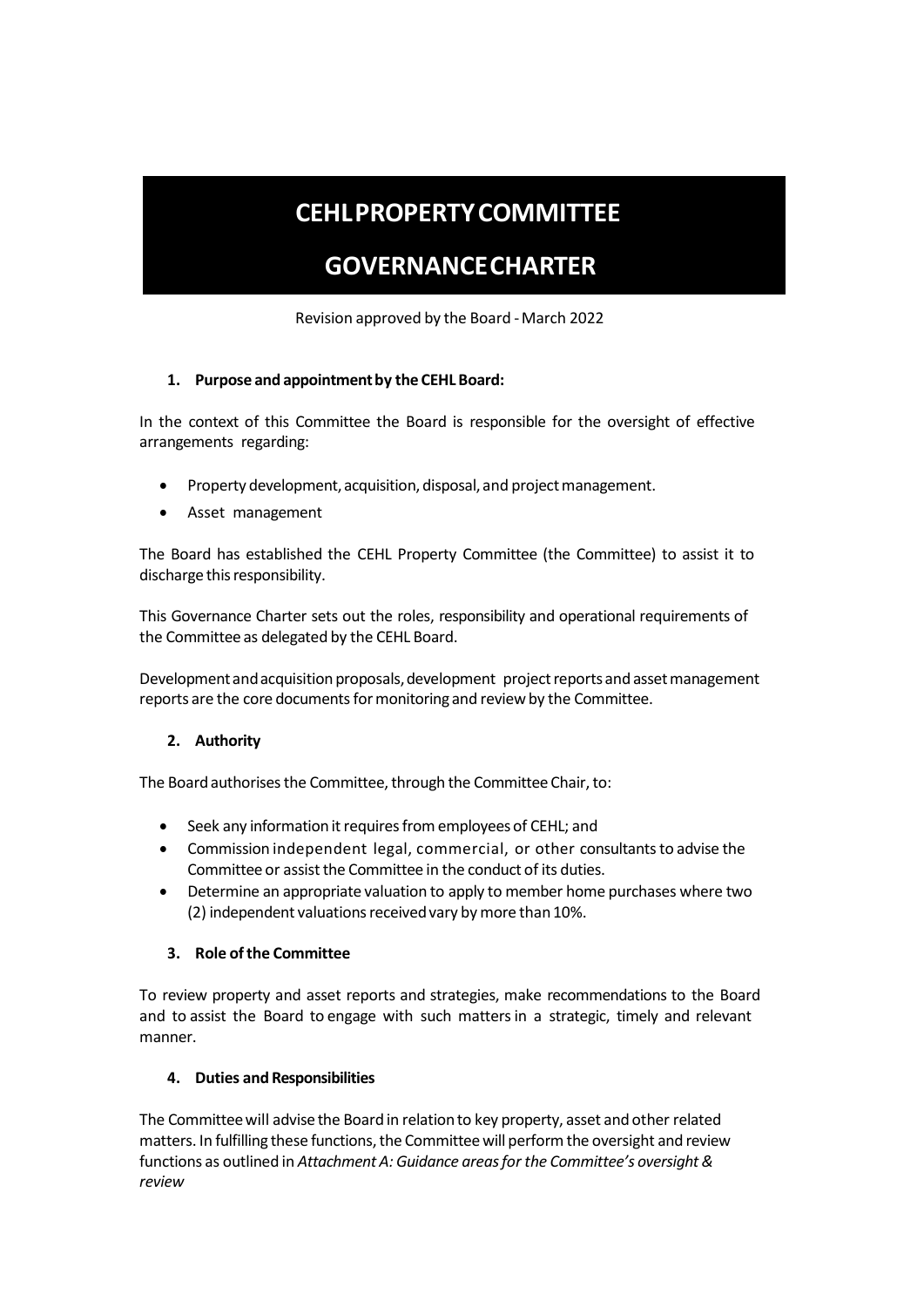#### **5. Membership,Quorum& DecisionMaking**

The Committee is a formally approved subcommittee of the Board and will comprise at least four Committee Members:

- At least two Non-Executive Directors of the Board (one whom will be Chair of the Committee);
- From time to time and appointed by the Committee, other individuals who are experienced in property and asset matters; and
- CEHL's Managing Director or delegate.-

A quorum of the Committee shall be at least three Committee Members, one of who must be a Non-Executive Director of the Board.

The Committeemay decide to appoint a Deputy Chair.

CEHL's Board Chair is an ex-officio member of the Committee and is entitled to attend any or all Committee meetings and has a vote if attending. Any CEHL Director not a member of the Committee shall be entitled to attend meetings as an observer.

The Committee will meet at least four times per year and more often as considered necessary.

Membershipofthe Committeewill be reviewedon an annual basis atthe CEHL BoardMeeting following the AGM.

Recommendations to the CEHL Board will be considered at the next Board meeting following the Committee meeting or via out of session or circular resolution.

#### **6. Invitees**

The following will be invited as regular Committee attendees:

- A senior CEHL employee with responsibility for property development and acquisition
- A senior CEHL employee with responsibility for asset management

The Managing Director will be responsible ensuring the Committee is provided with appropriate secretariat support.

The Committee may at its discretion decide to meet without CEHL management present.

The Committeemay at its discretion request other employees and/or consultants attend the CommitteeMeeting.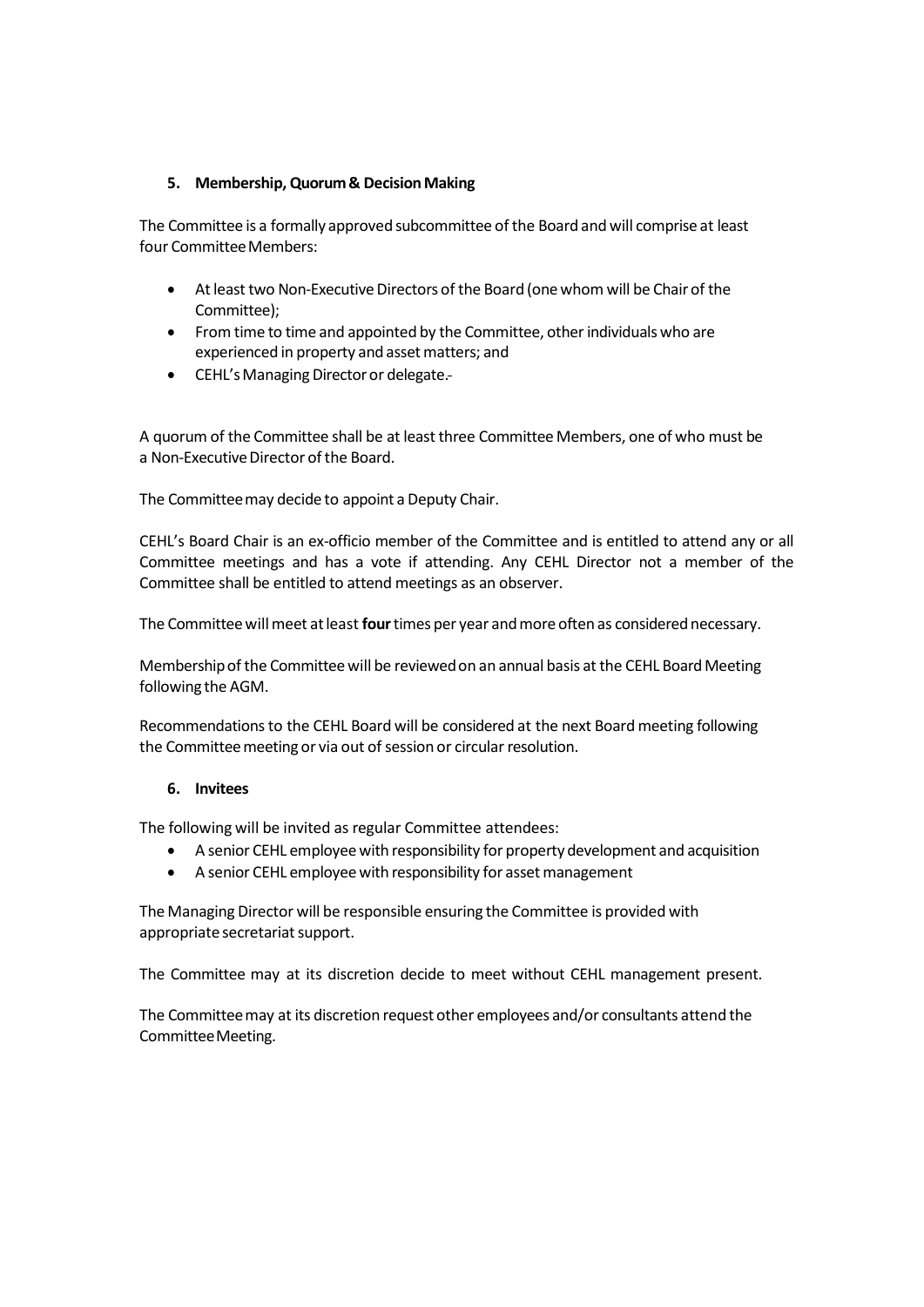### **7. Administration, Meeting andReview**

| Agenda:    | Each Member has the right to place items on the Agenda. The Agenda<br>will be finalised by the Chair. The required papers will be circulated with the<br>Agenda not less than 5 clear days prior to the meeting                                                                          |
|------------|------------------------------------------------------------------------------------------------------------------------------------------------------------------------------------------------------------------------------------------------------------------------------------------|
| Minutes:   | Minutes will be taken and circulated to Committee Members within 1 week of<br>the meeting. Once approved by the Committee Chair, they will be circulated<br>to the Board with recommendations clearly set out for Board consideration.<br>The Committee Chair shall report to the Board. |
| Conflicts: | Where members are deemed to have a real or perceived conflict of<br>interest, they are required to declare this, and the committee will<br>determine the extent of their involvement in any discussion and decision.                                                                     |
| Review:    | The Committee will review its performance annually and should include<br>identification of opportunities for improvement and identify additional<br>training and education that may be of assistance to Directors. The Chair will<br>co-ordinate the review and table it at the Board.   |